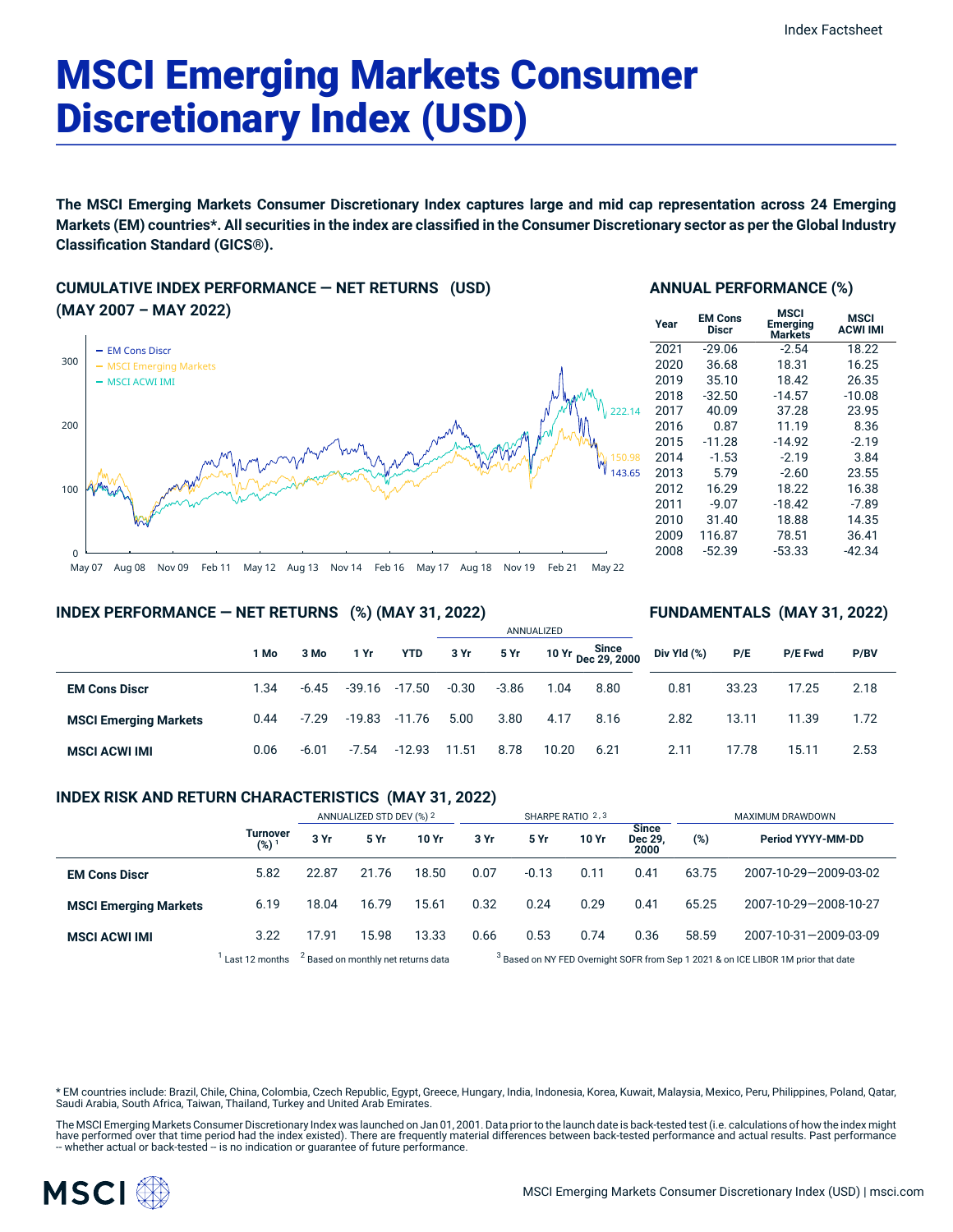#### **INDEX CHARACTERISTICS**

|                     | <b>EM Cons Discr</b>          |  |
|---------------------|-------------------------------|--|
| Number of           | 137                           |  |
| <b>Constituents</b> |                               |  |
|                     | <b>Mkt Cap (USD Millions)</b> |  |
| Index               | 886.335.90                    |  |
| Largest             | 186.243.47                    |  |
| <b>Smallest</b>     | 124.10                        |  |
| Average             | 6,469.61                      |  |
| <b>Median</b>       | 2.141.68                      |  |
|                     |                               |  |

## **TOP 10 CONSTITUENTS**

MAY 31, 2022 Index Factsheet

|                               | <b>EM Cons Discr</b>    |                       | <b>Country</b> | <b>Float Adi Mkt Cap</b> | Index     |
|-------------------------------|-------------------------|-----------------------|----------------|--------------------------|-----------|
| nber of                       | 137                     |                       |                | USD Billions)            | $Wt.$ (%) |
| ıstituents                    |                         | ALIBABA GRP HLDG (HK) | <b>CN</b>      | 186.24                   | 21.01     |
| <b>Mkt Cap (USD Millions)</b> |                         | <b>MEITUAN B</b>      | <b>CN</b>      | 97.54                    | 11.01     |
| eх                            | 886,335.90              | JD.COM (HK)           | <b>CN</b>      | 57.76                    | 6.52      |
| gest                          | 186,243.47              | BYD CO H              | <b>CN</b>      | 29.39                    | 3.32      |
| allest                        | 124.10                  | <b>NASPERS N</b>      | ZA             | 23.96                    | 2.70      |
|                               |                         | NIO A ADR             | <b>CN</b>      | 22.85                    | 2.58      |
| rage                          | 6,469.61                | PINDUODUO ADR A       | <b>CN</b>      | 22.09                    | 2.49      |
| dian<br>2,141.68              | <b>HYUNDAI MOTOR CO</b> | <b>KR</b>             | 21.27          | 2.40                     |           |
|                               |                         | YUM CHINA HOLDINGS    | <b>CN</b>      | 19.46                    | 2.20      |
|                               |                         | LI NING CO            | <b>CN</b>      | 18.37                    | 2.07      |
|                               |                         | Total                 |                | 498.94                   | 56.29     |
|                               |                         |                       |                |                          |           |

## **FACTORS - KEY EXPOSURES THAT DRIVE RISK AND RETURN MSCI FACTOR BOX**



## **INDUSTRY GROUP WEIGHTS**





Neutral factor exposure (FaCS = 0) represents MSCI ACWI IMI.

## **COUNTRY WEIGHTS**